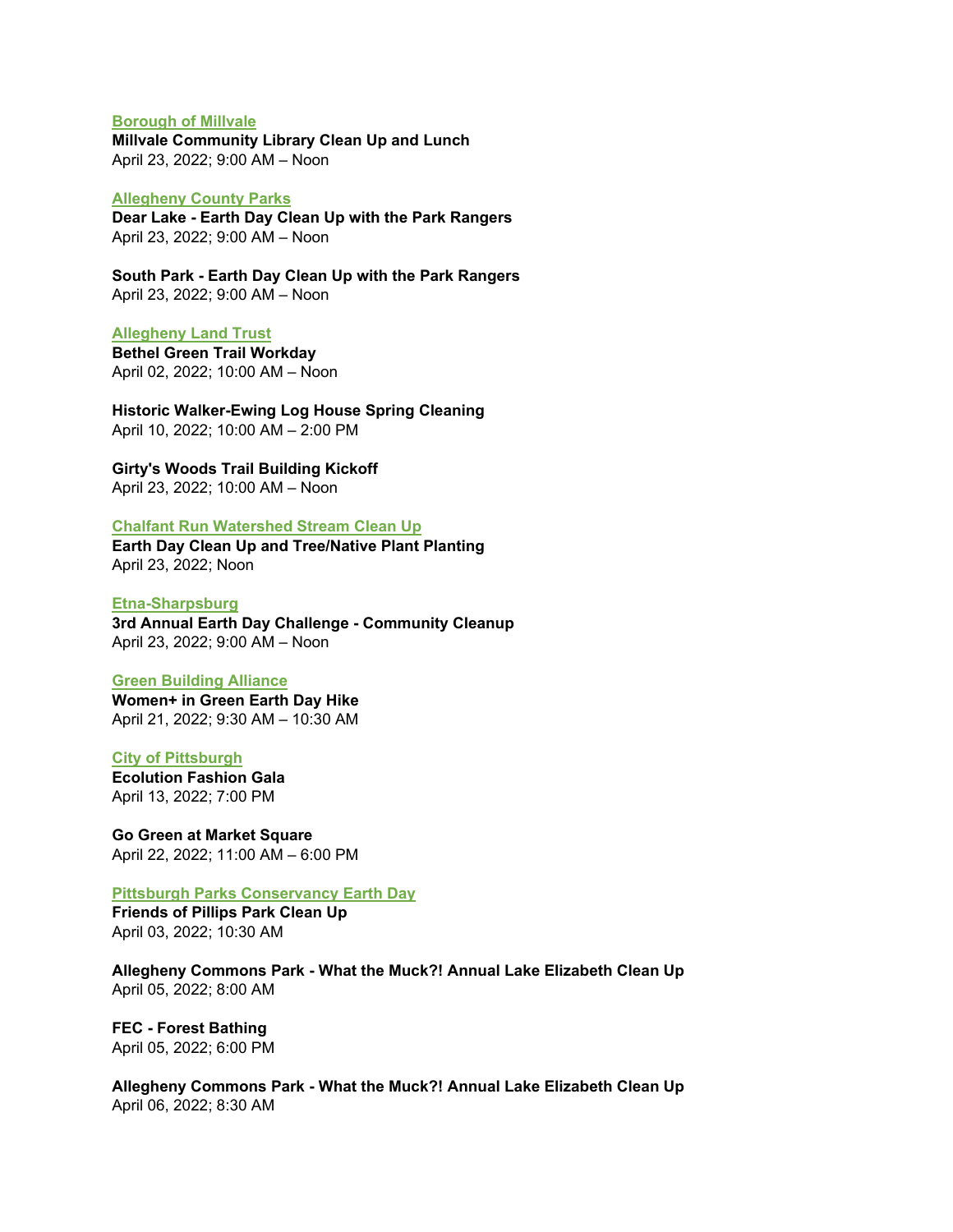**August Wilson Park - Tree Hugger Yoga** April 06, 2022; 6:00 PM

**Westinghouse Park "Meet Me in the Park"**  April 07, 2022; 3:30 PM

**Westinghouse Park Family Tree Hike** April 07, 2022; 4:00 PM

**Allegheny Commons Park - What the Muck?! Annual Lake Elizabeth Clean Up** April 09, 2022; 9:00 AM

**Wild Edibles Walk - Bandi Schaum Community Garden** April 09, 2022; 1:00 PM

**Story Hike: Hiking Day at FEC** April 10, 2022; 10:00 AM

**Story Hike: Hiking Day at Allegheny Commons Park** April 10, 2022; 1:00 PM

**Forest Bathing – FEC** April 12, 2022; 6:00 PM

**Tree Hugger Yoga at McKinley Park** April 13, 2022; 6:00 PM

**Frick Environmental Center Tour** April 16, 2022; 10:30 AM

**Planting Beans from Seeds at Mckinley Park** April 16, 2022; 12:00 PM

**Wild Edibles Walk - FEC Fountain** April 16, 2022; 1:00 PM

**Dance & Be Fit at McKinley Park**  April 16, 2022; 2:00 PM

**Hike with a Naturalist: Spring Mushrooms at FEC** April 17, 2022; 10:00 AM

**Forest Bathing – FEC** April 19, 2022; 6:00 PM

**Tree Hugger Yoga at Sheraden Park** April 20, 2022; 6:00 PM

**"Meet Me in the Park" Children's Activities - Schenley Plaza (near the Carousel)** April 22, 2022; 4:00 PM

**Accessible Birding for Beginners at FEC**